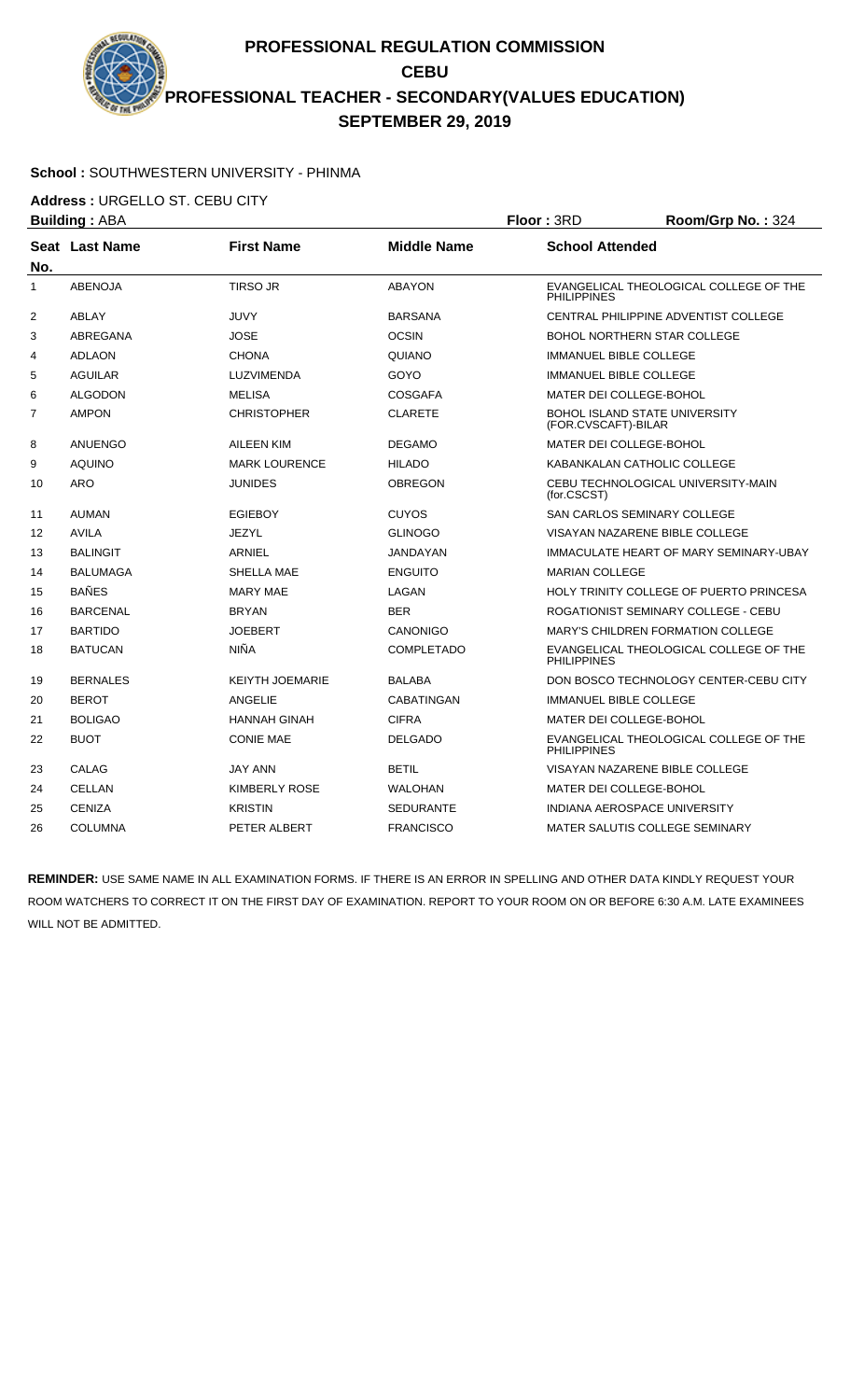**PROFESSIONAL REGULATION COMMISSION CEBU PROFESSIONAL TEACHER - SECONDARY(VALUES EDUCATION) SEPTEMBER 29, 2019**

## **School :** SOUTHWESTERN UNIVERSITY - PHINMA

**Address :** URGELLO ST. CEBU CITY

**Building : ABA Floor : 3RD Room/Grp No. : 325 Seat** Last Name **No. Last Name First Name Middle Name School Attended** 1 CUESTA JURAME LAURITO UNIVERSITY OF SAN JOSE-RECOLETOS 2 CUIZON FLORENCIO MARTUS FATHER SATURNINO URIOS UNIVERSITY (URIOS COLL) 3 CUIZON RUBEN JR CAPUNO UNIVERSITY OF SAN JOSE-RECOLETOS 4 CULIBAR DEANNE JANICA CANTONES MATER DEI COLLEGE-BOHOL 5 DAYANAN LEONEZA SOLEJON EVANGELICAL THEOLOGICAL COLLEGE OF THE PHILIPPINES 6 DEGAMO GLENFORD JAY CAÑETE ROGATIONIST SEMINARY COLLEGE - CEBU 7 DUHAYLUNGSOD CARYL MARIE SAYSON SAINT PAUL UNIVERSITY-DUMAGUETE 8 ESTRADA RESURECION CARREON UNIVERSITY OF SAN JOSE-RECOLETOS 9 FERNANDEZ DENNIS PENDIJITO ST. CAMILLUS COLLEGE OF SEMINARY 10 FERNANDEZ RANDY OFLAS ROGATIONIST SEMINARY COLLEGE - CEBU 11 FLORENTINO WEA PEARL HOBRO WEST NEGROS COLLEGE 12 GAJO ANNA JOY SOBERANO HOLY TRINITY COLLEGE OF PUERTO PRINCESA 13 GAMBE GLADYS MARIE MILLA MATER DEI COLLEGE-BOHOL 14 GELICAME JECEL JECEL RAMIREZ MATER DEI COLLEGE-BOHOL 15 GEMENTIZA JOHN ISIDORE GABE IMMACULATE HEART OF MARY SEMINARY-UBAY 16 GENANAS JONALYN GOMEZ BAPTIST THEOLOGICAL COLLEGE-BANILAD 17 GLOMO GLEMON SIAMEN KABANKALAN CATHOLIC COLLEGE 18 GUIBELONDO SWEET ELICE LEE LEE UNIVERSITY OF SAN CARLOS 19 IMPORTANTE MYCELL DEASIO DEASIO VISAYAN NAZARENE BIBLE COLLEGE 20 JARABE RYAN LASCOTA CENTRAL PHILIPPINE ADVENTIST COLLEGE 21 JUMAMOY AVELINA APA-AP SANTA ISABEL COLLEGE 22 KILAT FIDEL JACOB DOROY SAN CARLOS SEMINARY COLLEGE 23 LABELLA MARIA YVETTE LACABA MATER DEI COLLEGE-BOHOL 24 LAMPAGO RUTH MARCELO SOUTHERN NEGROS COLLEGE 25 LIBRADO PHRIXCY BLANCO CENTRAL PHILIPPINE ADVENTIST COLLEGE

**REMINDER:** USE SAME NAME IN ALL EXAMINATION FORMS. IF THERE IS AN ERROR IN SPELLING AND OTHER DATA KINDLY REQUEST YOUR ROOM WATCHERS TO CORRECT IT ON THE FIRST DAY OF EXAMINATION. REPORT TO YOUR ROOM ON OR BEFORE 6:30 A.M. LATE EXAMINEES WILL NOT BE ADMITTED.

26 LUMONGSOD ROSELLER AUXTERO UNIVERSITY OF SAN CARLOS